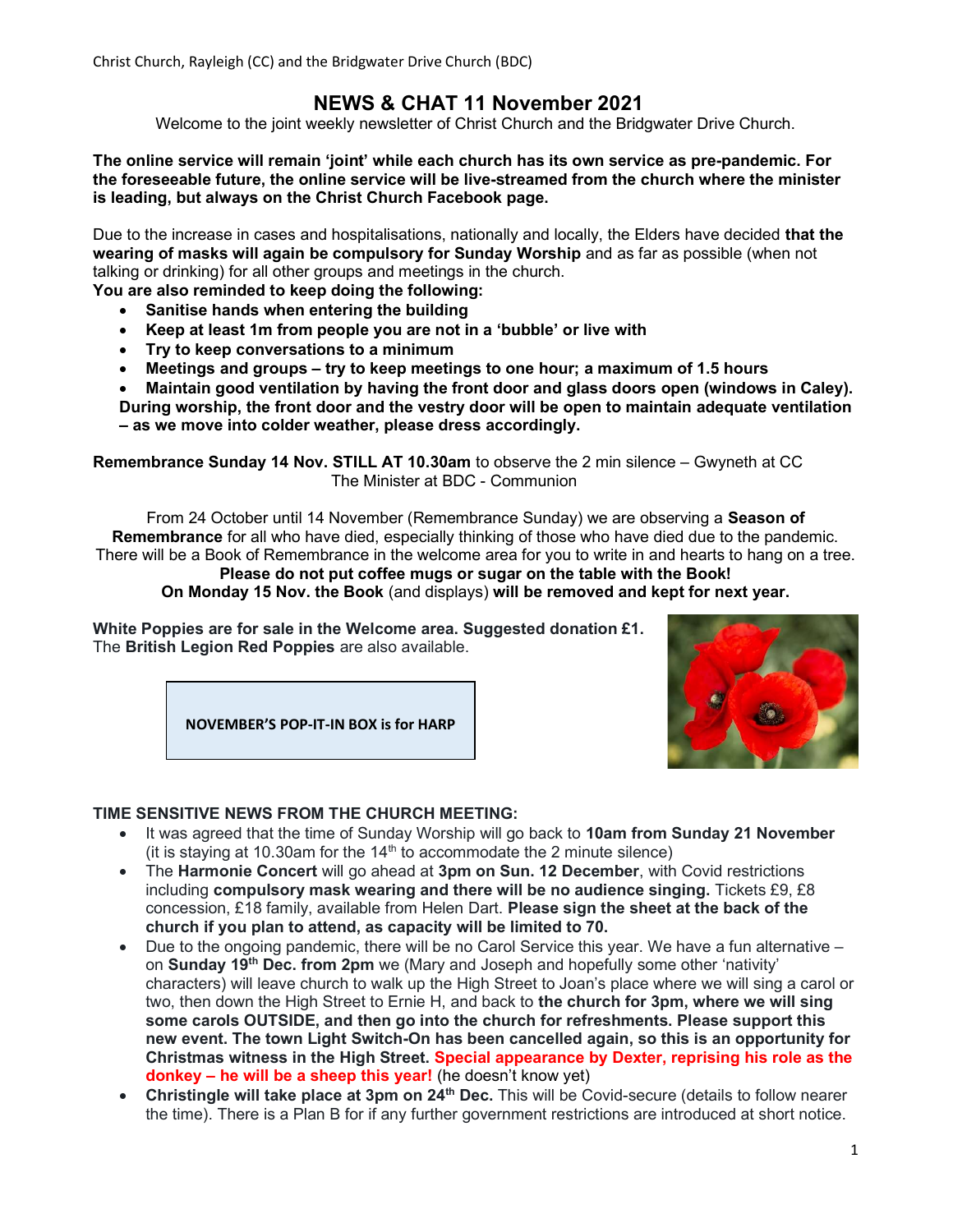Christ Church, Rayleigh (CC) and the Bridgwater Drive Church (BDC)

- There will be NO Worship Service on Sunday 26 Dec. (Boxing Day).
- The next Church meeting will take place on  $16<sup>th</sup>$  Jan. 2022 after Sunday Worship (after which we will resume the normal pattern of the first Sunday bi-monthly).
- If you can help to deliver Christmas leaflets to the new-ish housing estates, please sign the sheet by 21 Nov. at the latest or let Jean know, so we can deliver before 27 Nov. to publicize the Art and Craft sale also.
- We agreed to sign up to the **Welcome Directory**. There are three short, related videos about leaving prison you can watch here: Hopes - https://youtu.be/kEX7VqTlRhA Connections - https://youtu.be/7guUp7s99yI Community - https://youtu.be/ntr\_marHbKg If you would like to do the Prisons Awareness online course, register here: https://www.welcomedirectory.org.uk/Prisons-Awareness-Course.php

# ADVENT HOUSE GROUPS

Joint with the Methodist Church – there will be four Advent Bible Study sessions on Tuesdays, starting on 23 November:

- 2.30pm in person at Rayleigh Methodist Church
- 7.30pm on  $Zoom (same link each week)$ https://zoom.us/j/99345651990?pwd=OW45UkVzZVJDN08wM05WY2JNWDYwZz09 Meeting ID: 993 4565 1990 Passcode: 805792 To phone in - 0131 460 1196

They will be led by Revd Naomi Young-Rodas (URC) and Revd Calvin Samuel (Methodist) using material specially written by Naomi. The text is sent out with this N&C. There are some paper copies at the back of the church or contact Naomi or Jean if you would like one. You may want to use the material for personal reflection at home if you are not able to attend the meetings. It would be helpful, but not essential, if you could read the introduction before attending the sessions.

Week 1: Luke 2:1-5 The Census Week 2: Luke 2:6-7 No room at the inn ? Week 3: Luke 2:8-20 The Shepherds Week 4: Matt 2:13-18 Fleeing to Egypt

### TIPS & IDEAS

Saturday 13th November is World Kindness Day! Mental Health Collective's #KindnessByPost project is like a great big secret Santa for random acts of kindness. Across the UK, members of the public sign up to send a card or letter with a message of goodwill to someone they don't know, and are allocated a person to send a card or letter to them. Mark World Kindness Day by registering for free for the Christmas #KindnessByPost exchange! Find out more and register https://www.kindnessbypost.org/